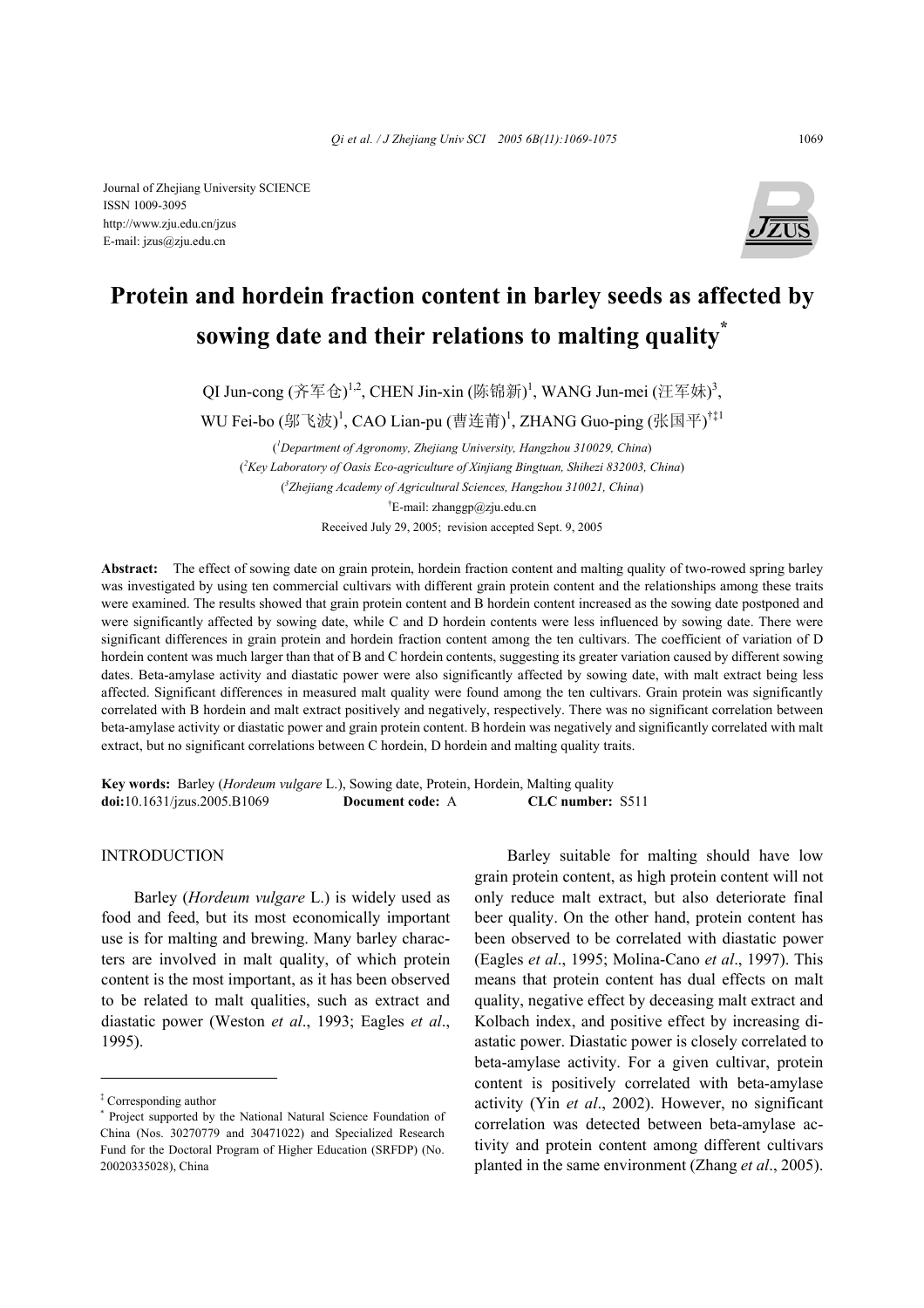Therefore, it is imperative to study the genotypic and environmental variations of protein components and their relationships to malt quality.

Hordein, as the main storage protein fraction in barley seeds, accounts for up to half of the total protein in the mature grains, and may be classified into four groups named B, C, D and *γ* hordeins based on their electrophoretic mobilities (Shewry *et al*., 1985). The B and C fractions account for 70%~80% and 10%~12%, respectively, of the total hordein, while the D and *γ* fractions are minor components. Molina-Cano *et al*.(2001) examined the genetic (G), environmental (E) and G×E effects on hordein factions in a mutant (TL43) and its parent cultivar, the malting barley cultivar Triumph, in various seasons at Dundee (E Scotland) and Lleida (NE Spain) and found that there was a G×E interaction for B hordein and no such interaction for C and D hordein contents. When studying the effect of grain protein on the malting quality, Howard *et al*.(1996) found that variation in growth conditions resulted in a wide range of grain protein contents and malt extract values, as well as obvious difference in the proportions of the individual B, C and D hordeins in grains.

Great effort has been made to clarify the relationship between hordein fractions and malting quality. Baxter and Wainwright (1979) found that B hordein influenced malting quality, while Shewry *et al*.(1980) and Riggs *et al*.(1983) reported contrasting results. Peltonen *et al*.(1994) studied the effect of B, C and D hordeins on malting quality of northern European barleys and found that the B fraction had some effect on malting quality through changing adjusting diastatic power. Howard *et al*.(1996) evaluated the relationship between D hordein and malting quality of barley under a Mediterranean-type climate in Australia and discovered that the D hordein fraction showed the strongest negative correlation with malt extract across seasons, treatments and cultivars, indicating the existence of a putative causal relationship between D hordein and malting quality. However, Brennan *et al*.(1998) utilized pairs of near-isogenic barley lines, with and without D hordeins, and did not find any relationship between D hordeins and malting quality.

It is often difficult to keep protein content below the upper limit (11.5%), because protein synthesis is variable over the environmental conditions (Smith, 1990). In general, higher available nitrogen in soil (Varvel and Severson, 1987; Weston *et al*., 1993; Eagles *et al*., 1995), and abiotic stresses including drought (Morgan and Riggs, 1981; Coles *et al*., 1991; Grant *et al*., 1991; Birch and Long, 1990) or heat, in particular combination with water stress (Macnicol *et al*., 1993; Savin and Nicolas, 1996) may increase barley protein content. Hence, an understanding of agronomic factors affecting hordein fractions and the relationship between hordein fractions and malting quality is necessary for a producer to take optimal measures to improve grain quality and for breeders to utilize the relationship to boost breeding efficiency. Thus, the objectives of the current investigation were (a) to determine the effect of sowing date on the content of hordein fractions and malting quality; (b) to evaluate the relationship between hordein fractions and malting quality by changing expression of both traits due to changed environments caused by different sowing dates, so as to sort out some of the conflictive results available.

## MATERIALS AND METHODS

## **Cultivars**

Ten commercial two-rowed spring malting barley cultivars planted currently in China were used, i.e. cv. Stark, cv. Logan, cv. Favorit, cv. B1202, cv. Xinpi 1, cv. Klages, cv.  $CA<sub>2</sub>-1$ , cv. CDC Thompson, cv. Celink and cv. ND 14636. These cultivars showed similar growth duration, and different grain protein content.

#### **Field experiment**

The field experiment was conducted at the Agriculture Experimental Station of Shihezi University in 2004 and the previous crop was upland cotton. The soil type is grey desert soil with total N of 0.15%, available N,  $P_2O_5$  and  $K_2O$  is 116.2 mg/g, 34.8 mg/kg and 234.2 mg/kg, respectively. A split-plot experimental design was used with three replicates, sowing date of main plot recorded and cultivar planted in the sub-plot. Sowing dates were 26 March (D1), 10 April (D2) and 25 April (D3). Each plot was  $3.5 \text{ m} \times 1.6 \text{ m}$ , had 8 rows and 0.2 m between rows. The seeding rate was 350 seeds/ $m^2$ . Before sowing, N as urea and P as super-phosphate were applied at the rate of 75 kg/ha and 30 kg/ha, respectively. Another 75 kg/ha of N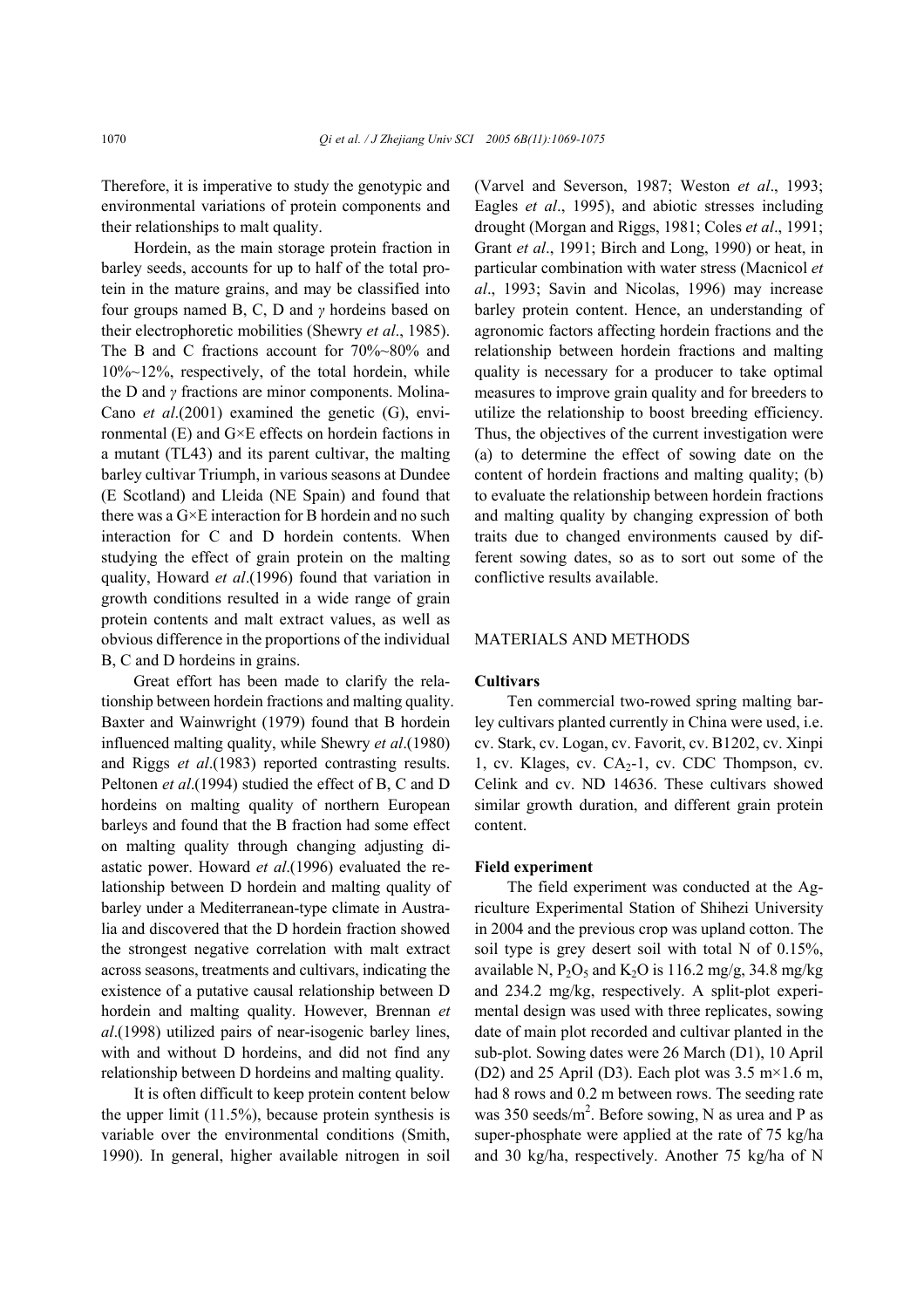was top-dressed in equal proportions during tillering and booting stages, respectively.

#### **Grain sampling and chemical analysis**

At maturity, six rows in the middle of each plot were harvested and threshed. The obtained grains were passed over a series of sieves and only the size of fraction between 2.5 and 2.8 mm (about 80% of total sample) was used for subsequent analyses. This eliminated the possibility of influence of grain size on protein content, as observed by Swanston and Molina-Cano (2001). Grain samples were dried at 80 °C in an oven for 2 d, ground in a Tecator Cyclotec sample mill (Tecator AB, Hoganas, Sweden), and then passed through a 0.5 mm sieve. Protein fractions were sequentially extracted according to Shewry *et al*.(1983). Isolation of hordeins was based on the method of Howard *et al*.(1996). Protein content was assayed by Kjeldahl method according to AACC (2000) and multiplied by 6.25. The B, C and D hordeins can bind Coomassie blue to almost the same extent, suggesting that their contents may be estimated accurately by scanning the relevant stained bands (Rahman *et al*., 1982). The measurement of the hordein band (fraction) was carried out using Band-Scan 2.0, and their contents were calculated using the following formula.

Content of hordein fraction (mg/g) =  $\frac{V_1 \times 1000}{W_1 \times 1000}$ *W*  $\times 1000$ / $V_2\times$ ×

 $V_1$ , the total volume of solution for extraction, ml;  $V_2$ , the volume of sample for SDS-PAGE (sodium dodecyl sulphate polyacrylaminde gel electrophoresis), µl; *S*, the total value of D, C or B hordeins determined by BandScan 2.0, µg; *W*, the sample weight for extraction.

Beta-amylase activity was measured using the commercial kits (Megazyme Ltd. Ireland) according to McCleary and Codd (1989).

## **Malt analysis**

Grain samples (200 g) were micro-malted in Joe White Micromalting System using the following schedule; steeping:  $6:14:8:14:4$  h at  $16^{\circ}$ C (wet:dry:wet:dry:wet), germination: 96 h at 15  $^{\circ}$ C, kilning: 24 h at 65 °C. Malt extract  $(EX)$  and diastatic power (DP) were measured according to EBC (1975).

#### **Statistical analysis**

Differences among means of both sowing dates and cultivars were evaluated using least significant difference (LSD) and the data analysis was performed with SPSS Version 7.5 (SPSS, Michigan Avenue, Chicago, IL, USA). Coefficients of correlation between grain protein and hordein fraction contents, beta-amylase activity, malt extract and diastatic power were calculated.

#### RESULTS

## **Effect of sowing dates on grain protein and hordein fraction contents**

Significant differences were found in grain protein and B hordein content among sowing dates, although there was no the difference in C hordein and D hordein contents (Table 1). Averaged over ten cultivars, the D3 and D1 treatments had the highest and lowest grain protein and B hordein contents, respectively (Table 2), indicating that the postponed sowing dates led to increased grain protein and B hordein contents. Moreover, the effect of cultivar on grain protein and B hordein contents was much larger than that of sowing date, as reflected by the mean square value. Of the ten cultivars, Klages and Logan had the highest (14.57%) and lowest (12.56%) grain protein content, a highly significant difference. The coefficient of variation (CV) of grain protein content over 3 sowing dates among the 10 cultivars ranged from 7.52% for ND14636 to 2.01% for Klages. Similarly, a dramatic difference in B hordein contents was also found among the ten cultivars (Table 2), with Favorit and  $CA_{2}$ -1 being the highest (127.44 mg/g) and the lowest (34.47 mg/g), respectively. Correspondingly CV

**Table 1 Analysis of variance of grain protein and hordein fraction contents (B, C and D) of ten cultivars at three sowing dates** 

|                   | $F$ -value |            |                      |                       |  |  |  |
|-------------------|------------|------------|----------------------|-----------------------|--|--|--|
|                   | GP         | BН         | CН                   | DН                    |  |  |  |
| Sowing date $(D)$ | $6.98*$    | $8.50*$    | 0.44                 | 0.62                  |  |  |  |
| Cultivar $(V)$    | $19.67***$ | $18.34***$ | $28.18***$           | $13.56$ <sup>**</sup> |  |  |  |
| $D \times V$      | 139        | 149        | $3.69$ <sup>**</sup> | $4.47***$             |  |  |  |

GP: Grain protein; BH: B hordein; CH: C hordein; DH: D hordein; \*Significant at 95% probability level; \*\*Significant at 99% probability level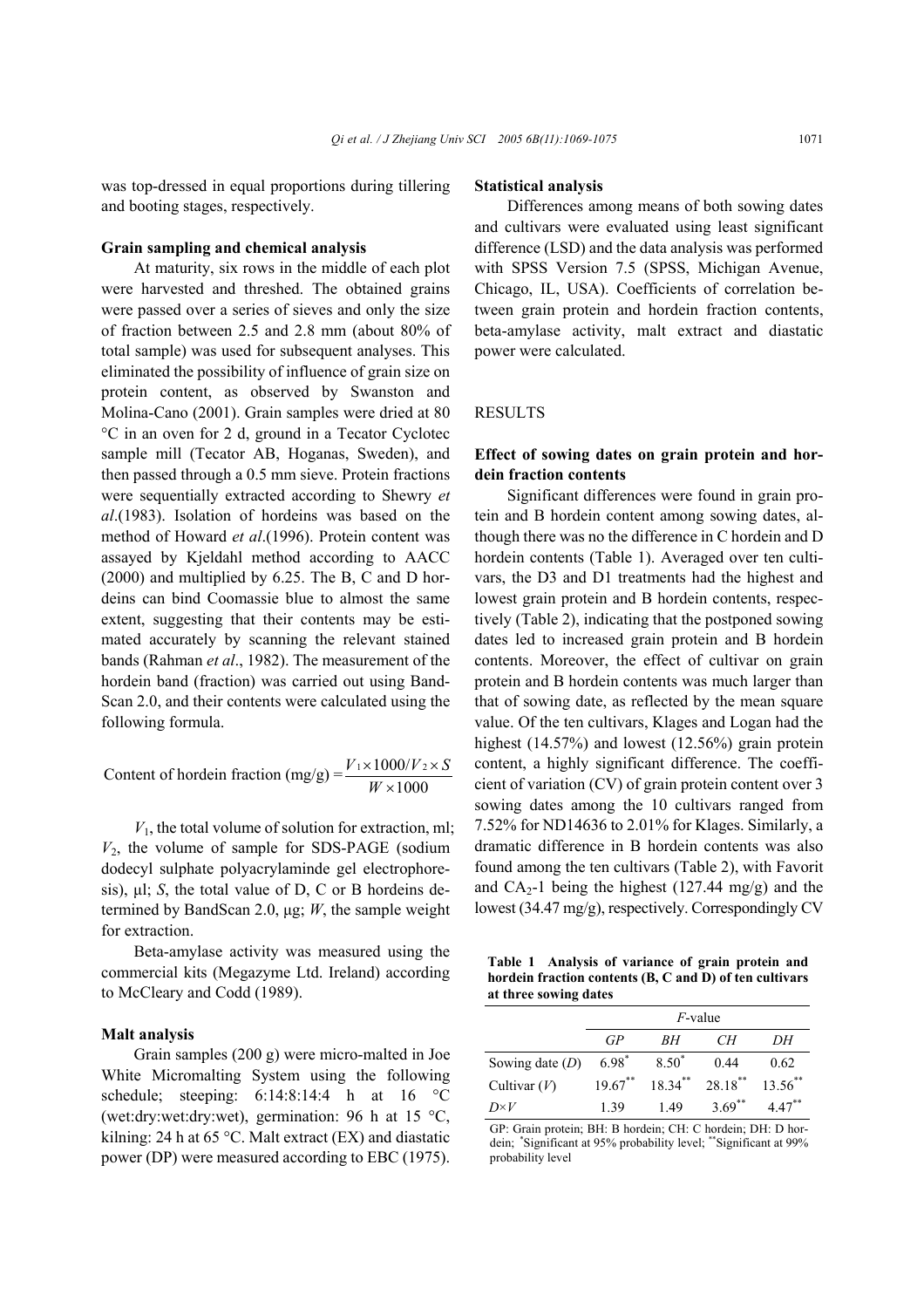| Factor                    | GP           |       | BН            |       | CН            |       | DΗ                |          |
|---------------------------|--------------|-------|---------------|-------|---------------|-------|-------------------|----------|
|                           | Mean $(\% )$ | CV(%) | Mean $(mg/g)$ | CV(%) | Mean $(mg/g)$ | CV(%) | Mean $(mg/g)$     | $CV(\%)$ |
| Sowing date $(D)$         |              |       |               |       |               |       |                   |          |
| D <sub>1</sub>            | $13.19b*$    | 6.37  | 62.84b        | 13.34 | 9.60a         | 7.87  | 0.87a             | 15.46    |
| D2                        | 13.82a       | 6.11  | 63.85b        | 11.68 | 9.91a         | 6.84  | 0.80a             | 16.97    |
| D <sub>3</sub>            | 13.83a       | 6.89  | 75.17a        | 12.92 | 9.44a         | 8.45  | 0.91a             | 17.99    |
| Cultivar $(V)$            |              |       |               |       |               |       |                   |          |
| <b>Stark</b>              | 13.16d       | 3.69  | 80.78c        | 10.18 | 6.44f         | 6.51  | $0.83$ bcd        | 16.21    |
| Logan                     | 12.56e       | 5.15  | 75.79c        | 10.15 | 8.36de        | 5.38  | 1.03 <sub>b</sub> | 11.73    |
| Favorit                   | 14.71a       | 3.75  | 127.44a       | 7.53  | 10.00c        | 6.31  | 1.02bc            | 3.05     |
| B <sub>1202</sub>         | 13.96b       | 4.46  | 90.49b        | 6.06  | 8.45de        | 3.58  | $0.79$ bcde       | 14.88    |
| Xinpi 1                   | 13.65bc      | 4.96  | 65.74d        | 2.47  | 9.61cd        | 3.79  | 1.82a             | 7.13     |
| Klages                    | 14.57a       | 2.01  | 42.19f        | 0.93  | 8.88cde       | 7.98  | 0.96 <sub>b</sub> | 11.11    |
| $CA2-1$                   | 13.77bc      | 4.76  | 34.47g        | 4.34  | 15.13a        | 2.88  | $0.70$ cde        | 10.88    |
| CDC thompson              | 12.58e       | 2.50  | 35.19g        | 6.73  | 7.97e         | 4.74  | 0.51ef            | 22.78    |
| Celink                    | 13.36cd      | 5.84  | 51.29e        | 9.14  | 12.58b        | 3.46  | 0.29f             | 14.60    |
| ND14636                   | 13.81bc      | 7.52  | 69.49d        | 2.11  | 9.08cde       | 3.84  | 0.63de            | 25.85    |
| Interaction of $D$ by $V$ | ns           |       | ns            |       | S             |       | S                 |          |

**Table 2 Grain protein content and hordein fraction content (B, C and D) in the 10 cultivars at three sowing dates** 

GP: Grain protein; BH: B hordein; CH: C hordein; DH: D hordein; \* The same letter within the same column represents no significant difference at 95% probability level; s: Significant difference at 95% probability level; ns: No significant difference at 95% probability level

variation ranged from 10.18% for Stark to 0.94% for Klages, indicating a distinct difference among the cultivars in their environmental response.

The variation of C and D hordein contents was mainly attributed to cultivars. In terms of C hordein content,  $CA_2-1$  ranked the highest (15.13 mg/g) and Stark the lowest (6.44 mg/g), with the difference between them being significant. The CV of C hordein content over sowing dates ranged from 7.98% for Klages to 2.88% for  $CA<sub>2</sub>-1$ . For D hordein content, Xinpi 1 and Celink were the highest (1.82 mg/g) and the lowest (0.29 mg/g), respectively. In addition, D hordein content had much larger CV of both cultivars and sowing dates than the other three parameters, suggesting its relative instability over environments and genotypes.

## **Effect of sowing date on beta-amylase activity, malt extract and diastatic power**

There was a significant effect of sowing date on beta-amylase activity and diastatic power, but such effect was not found for malt extract (Table 3). Beta-amylase activity and diastatic power increased as sowing date was postponed (Table 4). Thus, D1 and D3 treatments had the lowest and highest beta-amylase activity and diastatic power, respectively. The mean square value of the cultivar was much greater than that of the sowing date for malt extract, indicating that cultivar was the major factor affecting malt extract. The interactions between sowing date and cultivar were significant for all three malt quality traits.

There were significant differences in three malt quality parameters among ten cultivars (Table 4). Favorit had the highest beta-amylase activity (1280.1 U/g) and  $CA<sub>2</sub>$ -1 the lowest (1022.0 U/g). The CV of beta-amylase activity over sowing dates ranged from 22.86% for Celink to 10.55% for Logan among the ten cultivars. In terms of diastatic power, ND14636 (399.2 WK) ranked the highest and  $CA<sub>2</sub>$ -1 (329.8 WK) the lowest. The CV of diastatic power over sowing dates ranged from 12.02% for B1202 to 2.90% for Favorit. Concerning malt extract, Favorit and Klages were the highest (78.2%) and lowest (73.3%), with CV ranging from 1.29% (CA<sub>2</sub>-1) to 5.71% (Favorit).

## **Relationships between protein and hordein fraction contents, and malt quality**

The coefficients of correlation between grain protein and hordein fraction contents, beta-amylase, malt extract and diastatic power are given in Table 5. Grain protein content was positively correlated with B hordein, but not correlated with C hordein and D hordein contents, suggesting that B hordein is the main component affecting grain protein content. There was a negative correlation between grain pro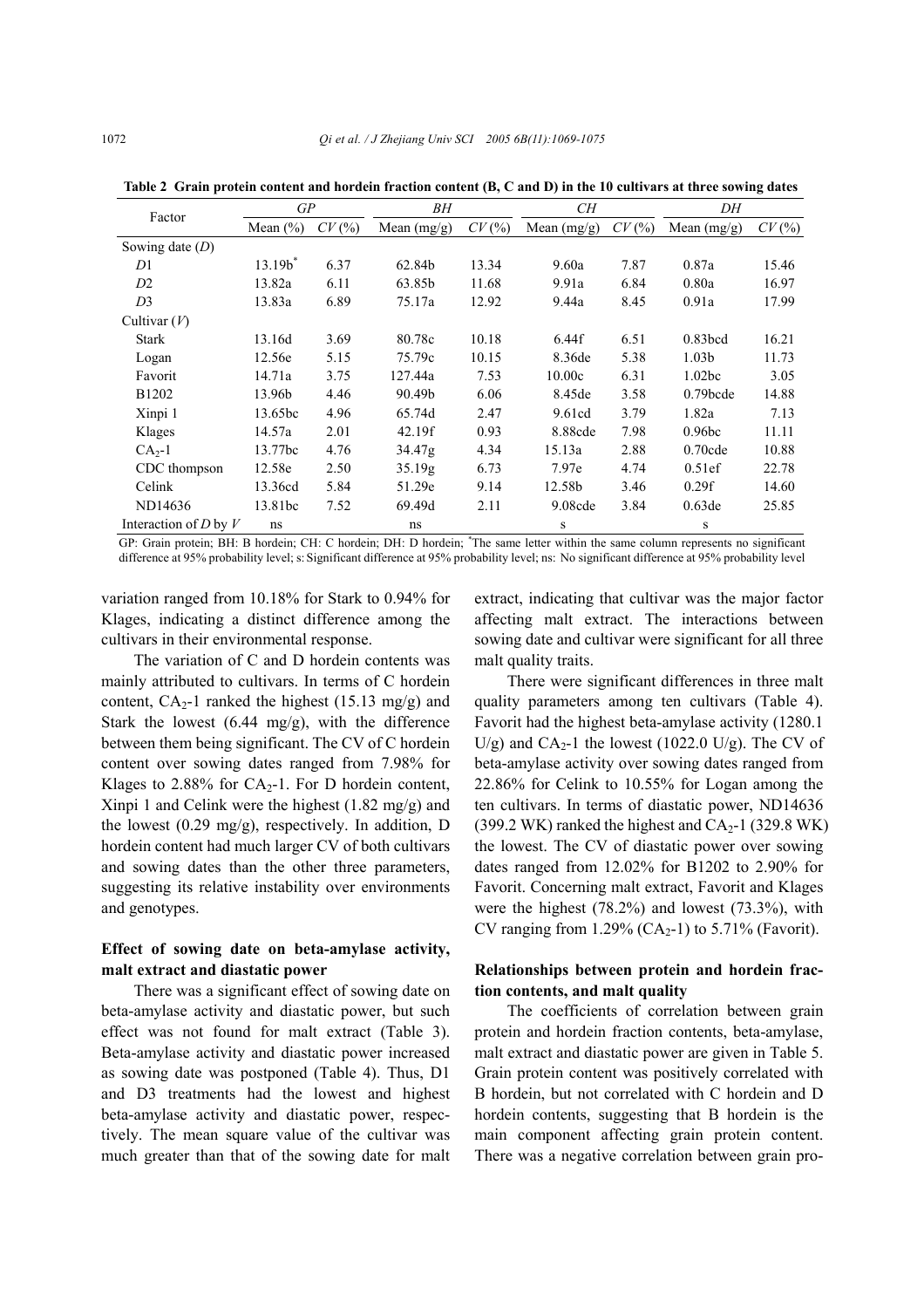tein content and malt extract. No correlation was found between beta-amylase activity, diastatic power and grain protein content. However, beta-amylase activity was positively correlated with diastatic power. B hordein was negatively correlated with malt extract, whereas C and D hordein were not correlated with any malt quality parameter.

## DISCUSSION

It is well documented that protein content in barley grains is genetically controlled, but easily affected by the environmental conditions (Smith, 1990; Kaczmarek *et al*., 1999). The current results showed that barley protein content varied with sowing date

**Table 3 Analysis of variance of beta-amylase activity, diastatic power and malt extract of ten cultivars at three sowing dates** 

|                   |             | Mean squares |                                                      | <i>F</i> -value |            |            |  |
|-------------------|-------------|--------------|------------------------------------------------------|-----------------|------------|------------|--|
|                   | AМ          | DΡ           | EX                                                   | AМ              | DP         | ЕX         |  |
| Sowing date $(D)$ | 1032477     | 3038.40      | 0.58                                                 | $163.24***$     | $46.86$ ** | 1.22       |  |
| Cultivar $(V)$    | 623825      | 3576.72      | 122.43                                               | $6.48$ **       | $18.23***$ | 58.98**    |  |
| $D\times V$       | 786207.6    | 3751.34      | 236.93                                               | $4.08***$       | $9.56$ **  | $57.07***$ |  |
| .                 | _ _ _ . _ . | ______       | <b>RR</b> = 2 (2) 2 (2) 2 (2) 2 (2) 2 (2) 2 (2)<br>. |                 |            |            |  |

AM: Beta-amylase; DP: Diastatic power; EX: Malt extract; \*\*Significant at 99% probability level

|  |  |  | Table 4 Beta-amylase activity, diastatic power and malt extract of 10 cultivars at three sowing dates |
|--|--|--|-------------------------------------------------------------------------------------------------------|
|  |  |  |                                                                                                       |

| Factor                    | AM                  |       | DP                 |       | EX           |       |
|---------------------------|---------------------|-------|--------------------|-------|--------------|-------|
|                           | Mean $(U/g)$        | CV(%) | Mean (WK)          | CV(%) | Mean $(\% )$ | CV(%) |
| Sowing date $(D)$         |                     |       |                    |       |              |       |
| D <sub>1</sub>            | 999.9c <sup>*</sup> | 18.03 | 340.3c             | 11.28 | 76.2a        | 2.15  |
| D2                        | 1158.3b             | 12.73 | 365.2 <sub>b</sub> | 5.96  | 76.1a        | 4.05  |
| D <sub>3</sub>            | 1260.2a             | 13.72 | 381.6a             | 11.27 | 76.0a        | 2.06  |
| Cultivar $(V)$            |                     |       |                    |       |              |       |
| Stark                     | 1047.9e             | 22.69 | 333.4 <sub>g</sub> | 6.43  | 76.5b        | 1.36  |
| Logan                     | 1197.6abc           | 10.55 | 376.9c             | 3.13  | 76.4b        | 1.85  |
| Favorit                   | 1280.1a             | 18.34 | 368.7d             | 2.90  | 78.2a        | 5.71  |
| B1202                     | 1157.9bcd           | 14.15 | 323.2h             | 12.02 | 76.6b        | 2.07  |
| Xinpi 1                   | 1112.5cde           | 11.59 | 390.3 <sub>b</sub> | 4.86  | 75.6cd       | 1.43  |
| Klages                    | 1188.6abc           | 12.81 | 392.2b             | 8.65  | 73.3e        | 1.41  |
| $CA2-1$                   | 1022.0e             | 15.62 | 329.8g             | 16.79 | 73.4d        | 1.29  |
| CDC Thompson              | 1076.0de            | 12.36 | 361.6e             | 4.87  | 76.5b        | 1.97  |
| Celink                    | 1066.8de            | 22.86 | 348.7f             | 12.14 | 76.5b        | 2.02  |
| ND14636                   | 1245.3ab            | 19.53 | 399.2a             | 4.61  | 76.0c        | 2.77  |
| Interaction of $D$ by $V$ | ${\bf S}$           |       | S                  |       | S            |       |

AM: Beta-amylase; DP: Diastatic power; EX: Malt extract; \* The same letter within the same column represents no significant difference at 95% probability level; s: Significant difference at 95% probability level

**Table 5 Analysis of correlation between grain protein content, hordein fraction content (B, C and D), beta-amylase activity, diastatic power and malt extract** 

|    | GP                     | BН          | CН          | DH        | AM                    | DP     | EX |
|----|------------------------|-------------|-------------|-----------|-----------------------|--------|----|
| GP |                        |             |             |           |                       |        |    |
| BН | $0.3827*$              |             |             |           |                       |        |    |
| CН | 0.1479                 | 0.1126      |             |           |                       |        |    |
| DH | 0.0267                 | $-0.0645$   | $-0.5573**$ |           |                       |        |    |
| AM | 0.2589                 | 0.2655      | 0.1095      | $-0.0182$ |                       |        |    |
| DP | 0.1004                 | $-0.1337$   | $-0.3201$   | 0.3560    | $0.4859$ <sup>*</sup> |        |    |
| EX | $-0.4458$ <sup>*</sup> | $-0.4440^*$ | 0.0970      | 0.1710    | $-0.2776$             | 0.0648 |    |

GP: Grain protein; BH: B hordein; CH: C hordein; DH: D hordein; AM: Beta-amylase; DP: Diastatic power; EX: Malt extract; \* Significant at 95% probability level; \*\*Significant at 99% probability level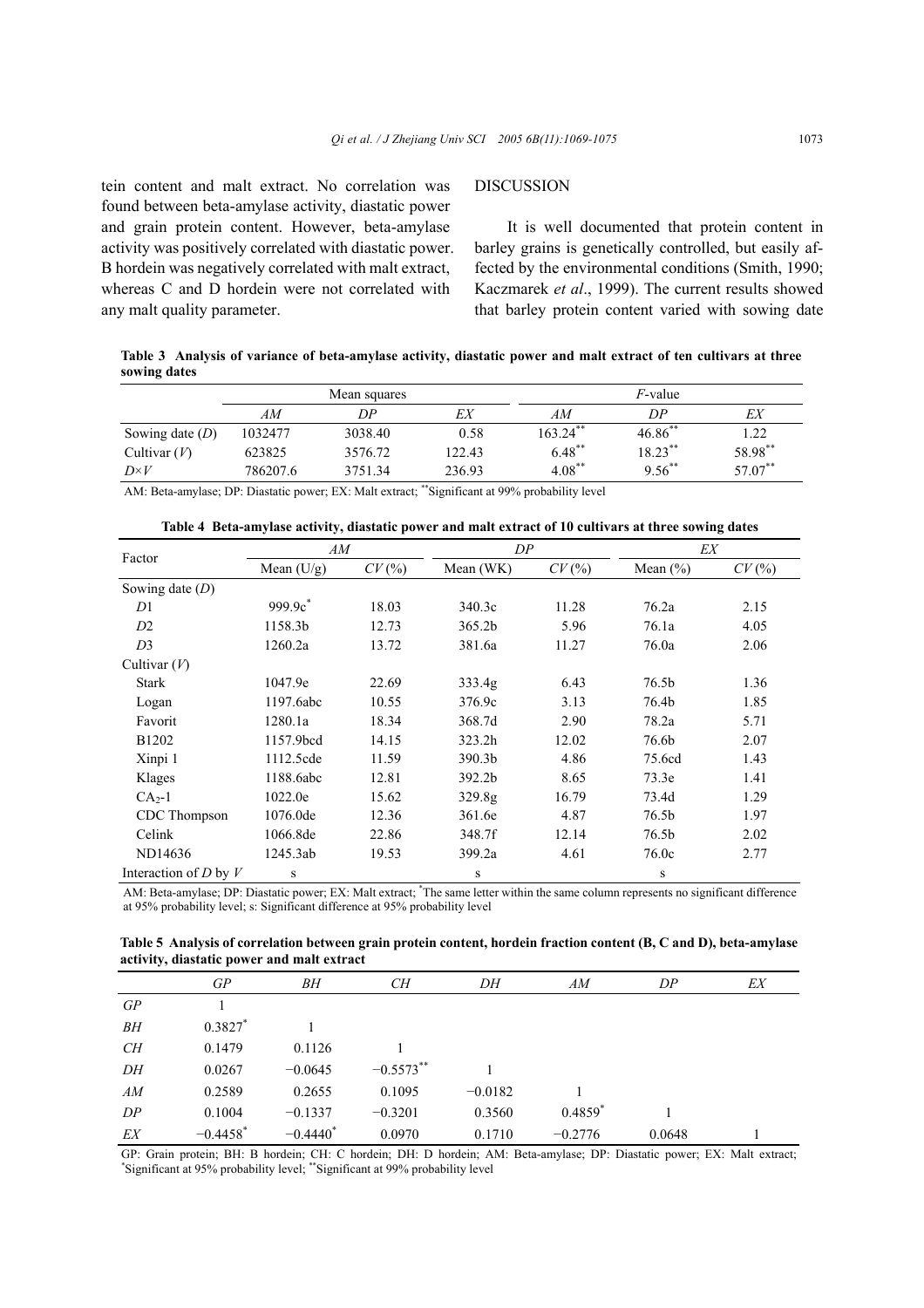and cultivar, which accords with the findings of Yin *et al*.(2002) and Wang *et al*.(2003). Moreover, a distinct interaction between sowing date and cultivar was not found. Yin *et al*.(2002) and Wang *et al*.(2003) reported no interactions between cultivar and seeding rate, and between cultivar and location, respectively. In contrast, Molina-Cano *et al*.(1997; 2001) found existence of interactions between genotype and location, between cultivar and environment (including location and year). A significant difference was observed among the cultivars in B, C and D hordein contents, which confirms the results reported by Molina-Cano *et al*.(2001). However, we did not find significant relation between cultivar and sowing date (environment) in B hordein content, as reported by Molina-Cano *et al*.(2001).

There was considerable difference among cultivars and environments in beta-amylase activity (Swanston, 1980; Ahokas and Naskali, 1990). Arends *et al*.(1995) reported that the variation of beta-amylase activity among 11 cultivars ranged from 501 U/g to 1100 U/g and among 4 sites from 389 U/g to 1290 U/g, with environmental effect being greater than genotypic effect. Georg-Kraemer *et al*.(2001) examined beta-amylase activity of 10 Brazilian barley cultivars and found that there was a significant difference among cultivars, ranging from 716.72 U/g to 1470.55 U/g. Macnicol *et al*.(1993) studied the changes of beta-amylase activity under the controlled environments and found that water stress in the middle of the grain filling stage enhanced accumulation of beta-amylase, while heat stress had little influence. Similarly the present study showed great variation of beta-amylase activity among sowing dates and cultivars, and the existence of interaction between sowing date and cultivar. In addition, our finding of significant differences among cultivars in the aspects of malt extract and diastatic power confirmed the previous reports (Arends *et al*., 1995; Bishop and Day, 1993; Eagles *et al*., 1995; Gibson *et al*., 1995; Molina-Cano *et al*., 1997) of similar findings. It may be concluded that the enhancement of beta-amylase activity and diastatic power due to delaying of sowing is closely associated with increased grain protein content, resulting in decreased malt extract. Thus, the complex interaction of grain protein content and malt quality traits should be fully taken into account during making the decision of sowing date for a given cultivar.

The relationships among grain protein, hordein fractions and malt quality need to be defined for efficient malting barley breeding and production. The negative and significant correlation between grain protein content and malt extract found in the present study accords with similar findings in other investigations (Howard *et al*., 1996). The positive correlation between beta-amylase and diastatic power observed in this study accorded with several similar findings (Arends *et al*., 1995; Delcour and Verschaeve, 1987; Gibson *et al*., 1995). Swanston (1980) reported a positive correlation between beta-amylase activity and grain protein content. However we did not detect significantly positive correlation between these two factors, as previously reported by Wang *et al*.(2003), indicating the possibility of developing cultivars with the desirable combination of high beta-amylase activity but low grain protein content. The negative correlation between B hordein and malt extract can be explained by the fact that B hordein is the main factor affecting grain protein content. Our finding that the correlation between C or D hordein content and malt extract was not significant further supports the conclusions of Brennan *et al*.(1998) and is contrast to that of Howard *et al*.(1996).

## ACKNOWLEDGEMENT

The authors wish to express their gratitude to P. Wang and Z.Z. Jin for skilled technical assistance and the two anonymous reviewers for their valuable suggestions and comments.

#### **References**

- AACC (American Association of Cereal Chemists), 2000. Approved Methods of American Association of Cereal Chemists, 10th Ed. The Association, St Paul, MN.
- Ahokas, H., Naskali, L., 1990. Geographic variation of α-amylase, β-amylase, β-glucanase, pullulanase and chitinase activity in germinating *Hordeum spontaneum* barley from Israel and Jordan. *Genetica*, **82**:73-78.
- Arends, A.M., Fox, G.P., Henry, R.J., Marschke, R.J., Symons, M.H., 1995. Genetic and environmental variation in the diastatic power of Australian barley. *J. Cereal Sci.*, **21**:63-70.
- Baxter, E.D., Wainwright, T., 1979. Hordein and malting quality. *J. Amer. Soc. Brew. Chemist*, **37**:8-12.
- Birch, C.J., Long, K.E., 1990. Effect of nitrogen on the growth, yield and grain protein content of barley (*Hordeum vul-*